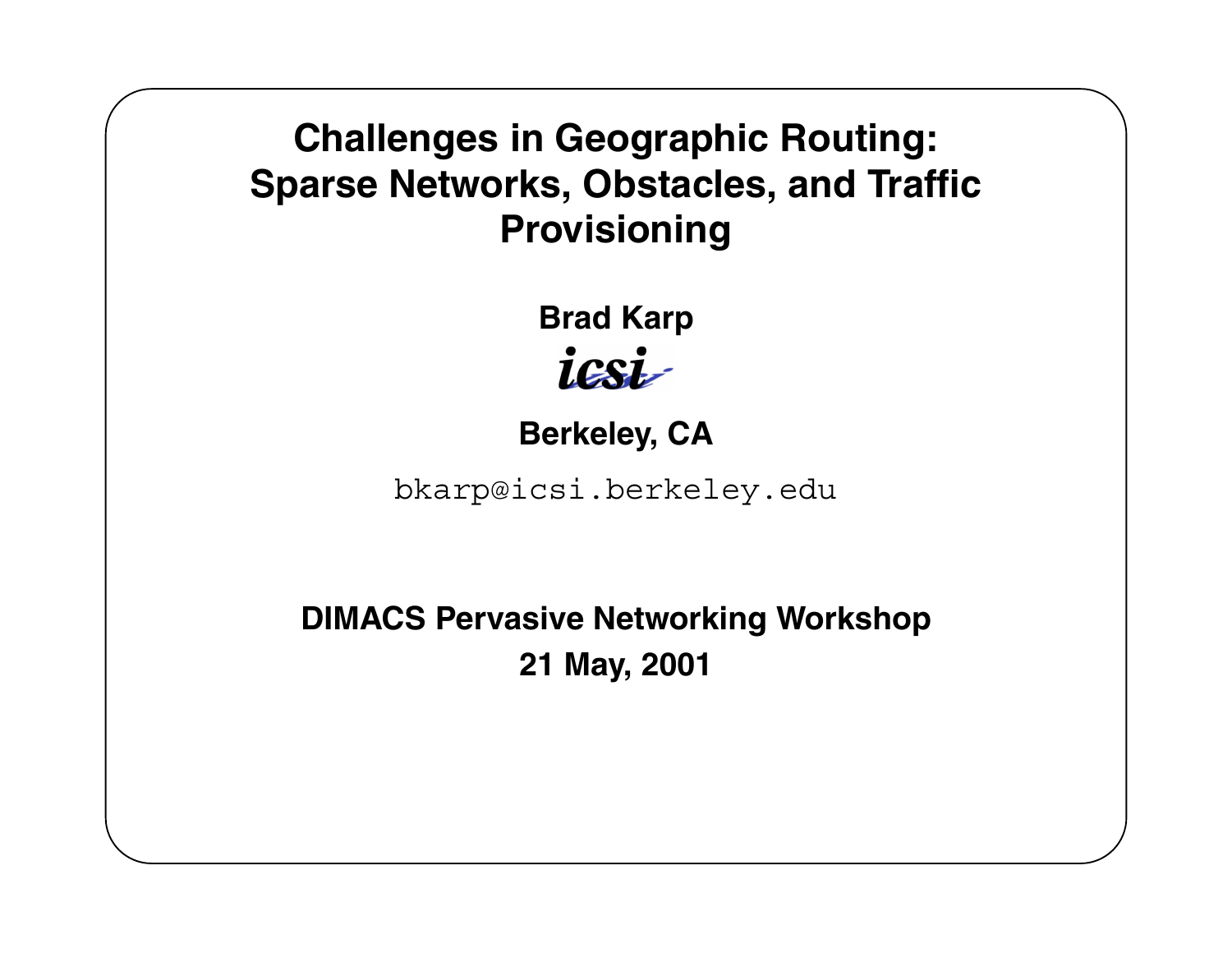### **Motivating Examples**

Vast wireless network of mobile temperature sensors, floating on the ocean's surface: Sensor Networks

Metropolitan-area network comprised of customer-owned and -operated radios: Rooftop Networks





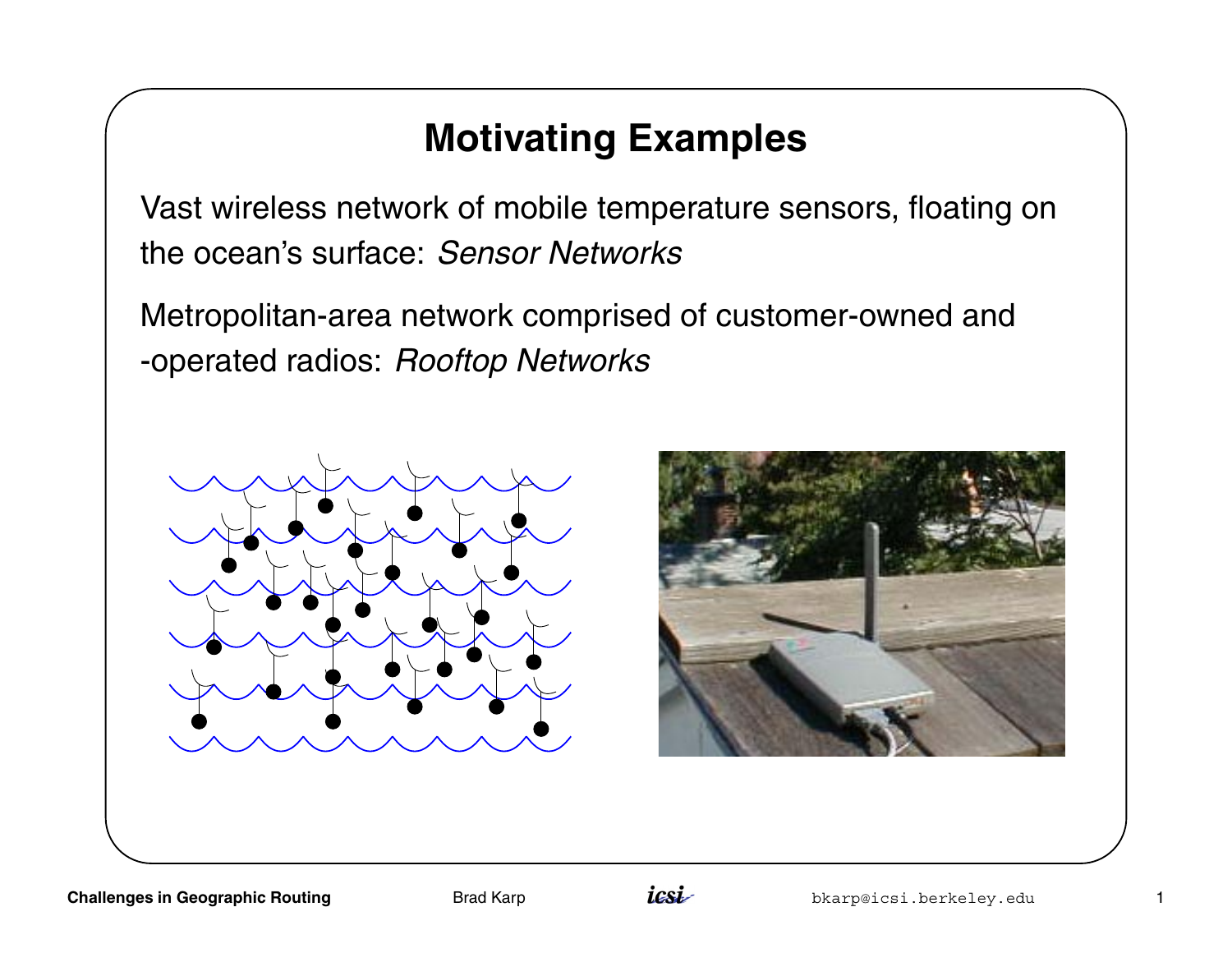## **Scalability through Geography**

How should we build networks with a mix of these characteristics?

- Mobility
- Mobility<br>• Scale (number of nodes)
- **Scale (number of nodes)<br>• Lack of static hierarchical structure**

Use geography in system design to achieve scalability. Examples:

- Greedy Perimeter Stateless Routing (GPSR): scalable geographic routing for mobile networks [Karp and Kung, 2000]
- GRID Location Service (GLS): <sup>a</sup> scalable location database for mobile networks [Li et al., 2000]
- Geography-Informed Energy Conservation [Xu et al., 2001]

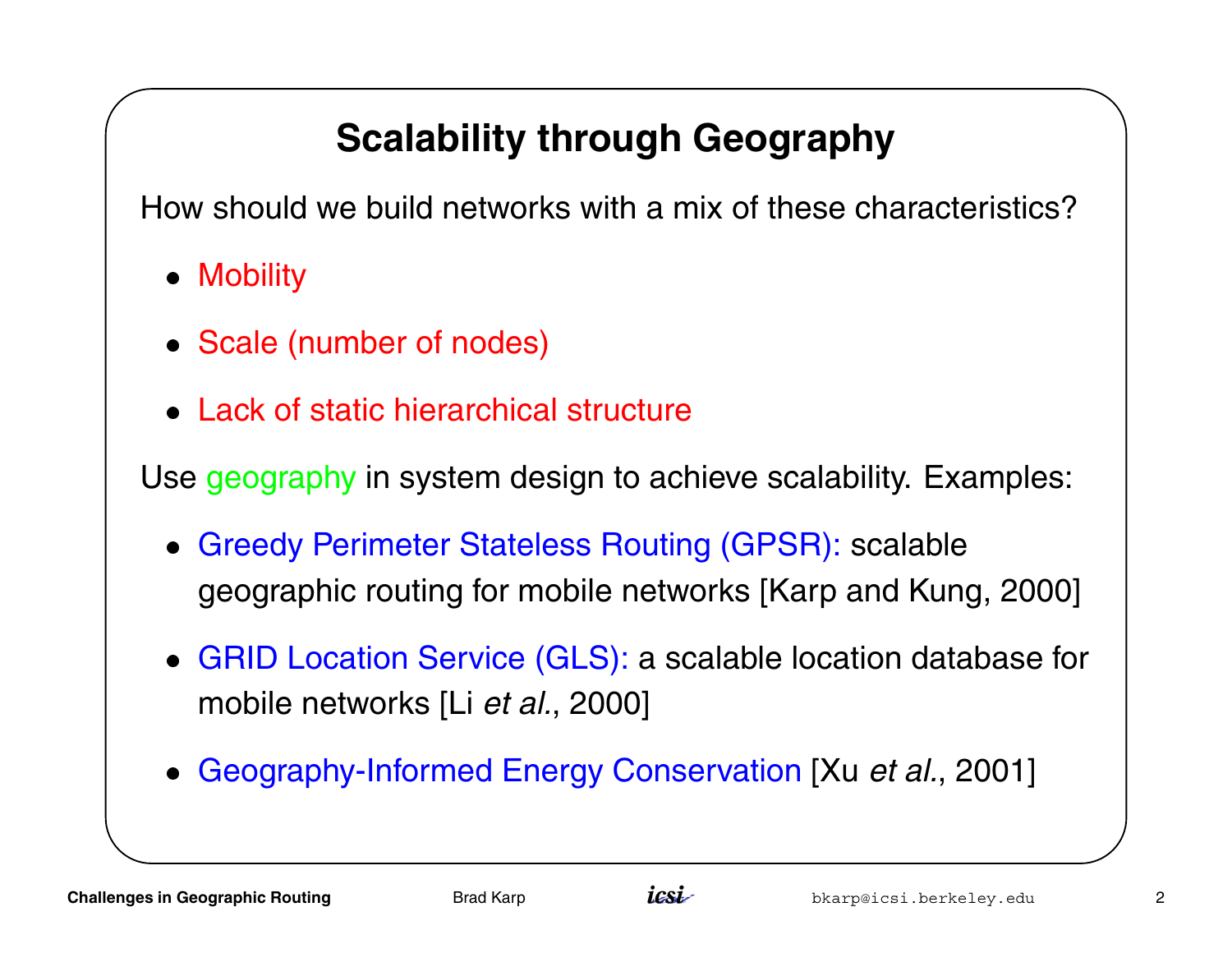# **Outline**

**Motivation** 

GPSR Overview

GPSR's Performance on Sparse Networks: Simulation Results

Planar Graphs and Radio Obstacles: Challenge and Approaches

Geographic Traffic Provisioning and Engineering

**Conclusions** 

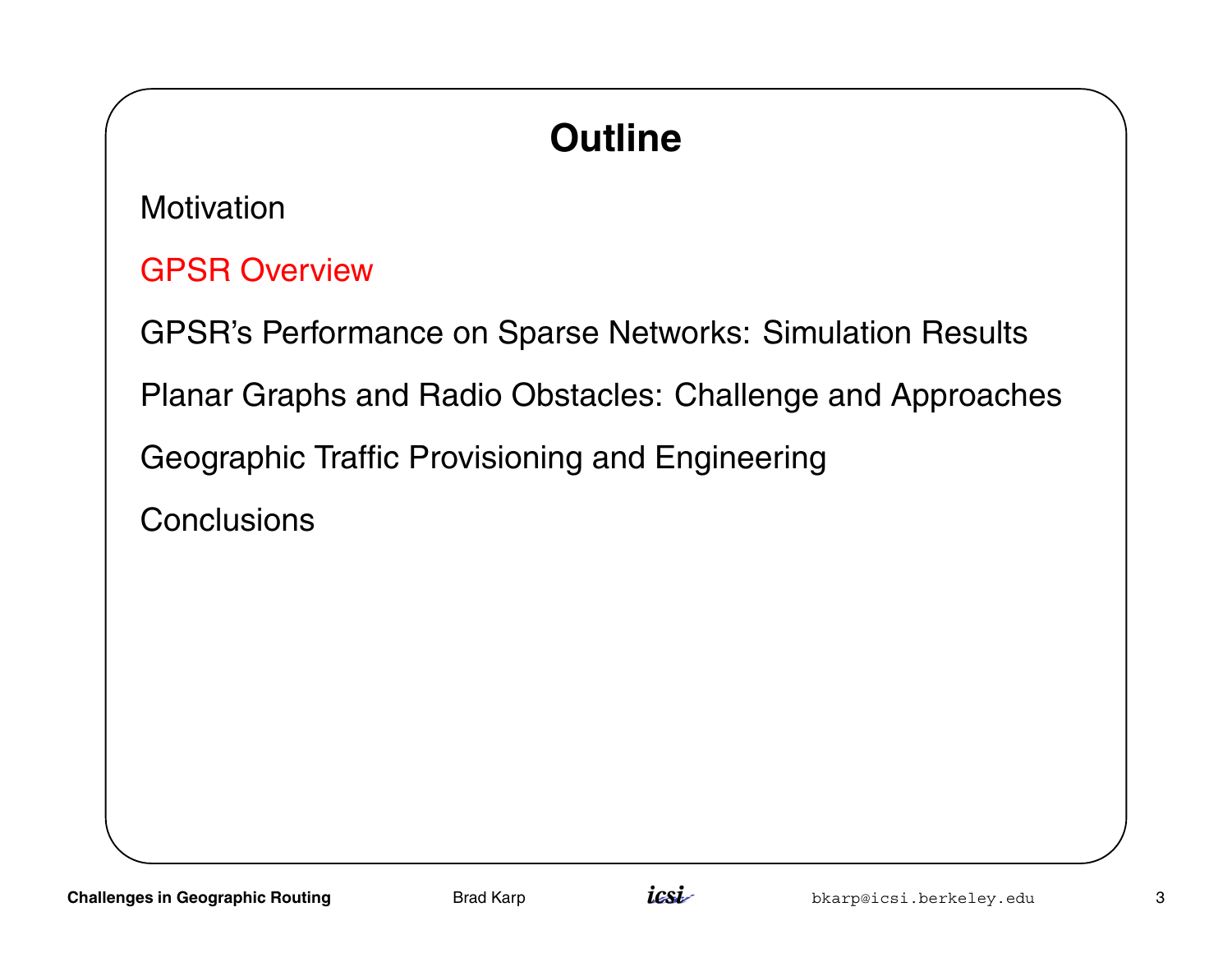### **GPSR: Greedy Forwarding**

Nodes learn immediate neighbors' positions through beacons/piggybacking on data packets: only state required!

Locally optimal, greedy forwarding choice at <sup>a</sup> node:



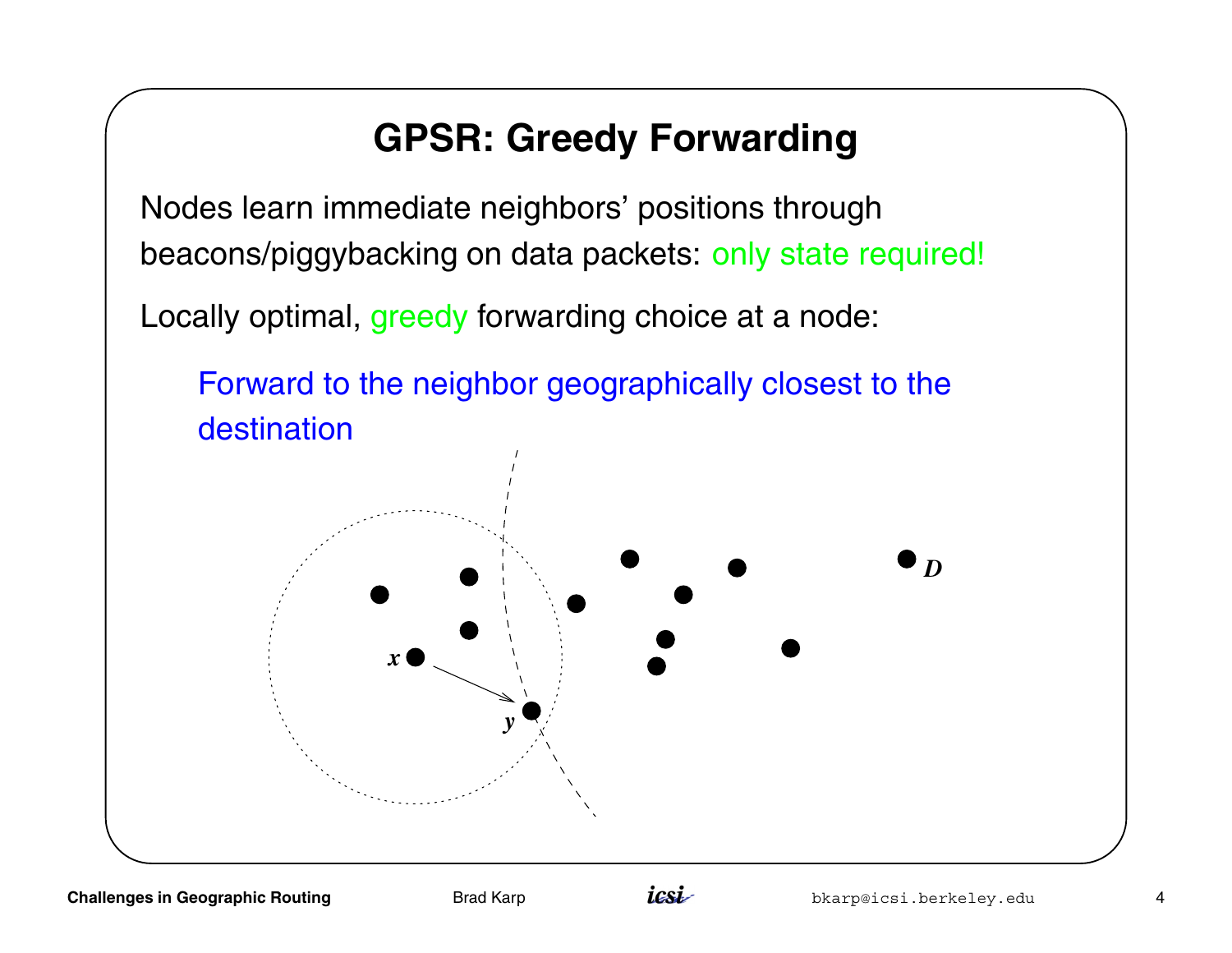### **Greedy Forwarding Failure: Voids**

When the *intersection* of a node's circular radio range and the circle about the destination on which the node sits is empty of nodes, greedy forwarding is impossible

Such <sup>a</sup> region is <sup>a</sup> void:



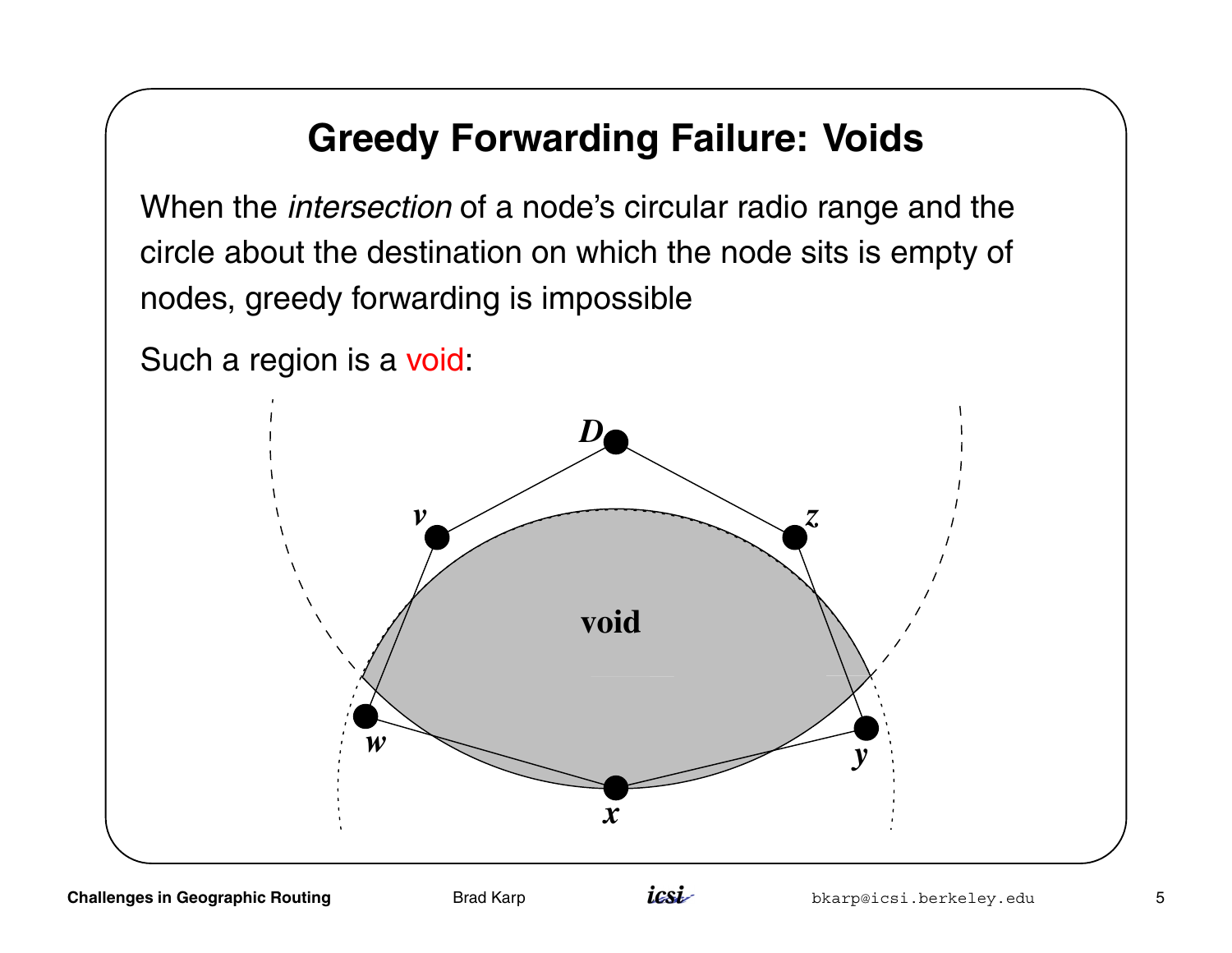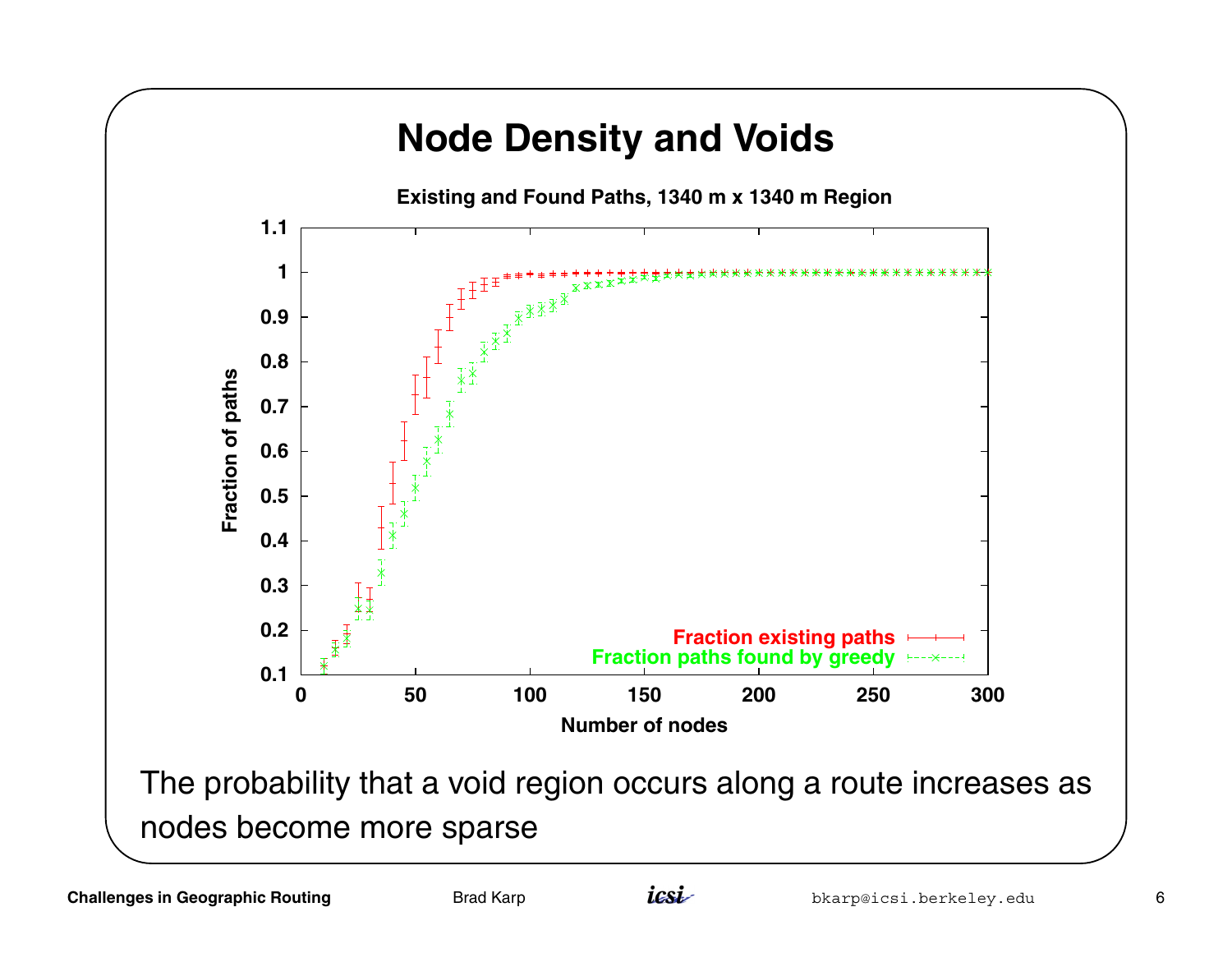

Forward greedily where possible, in perimeter mode where not

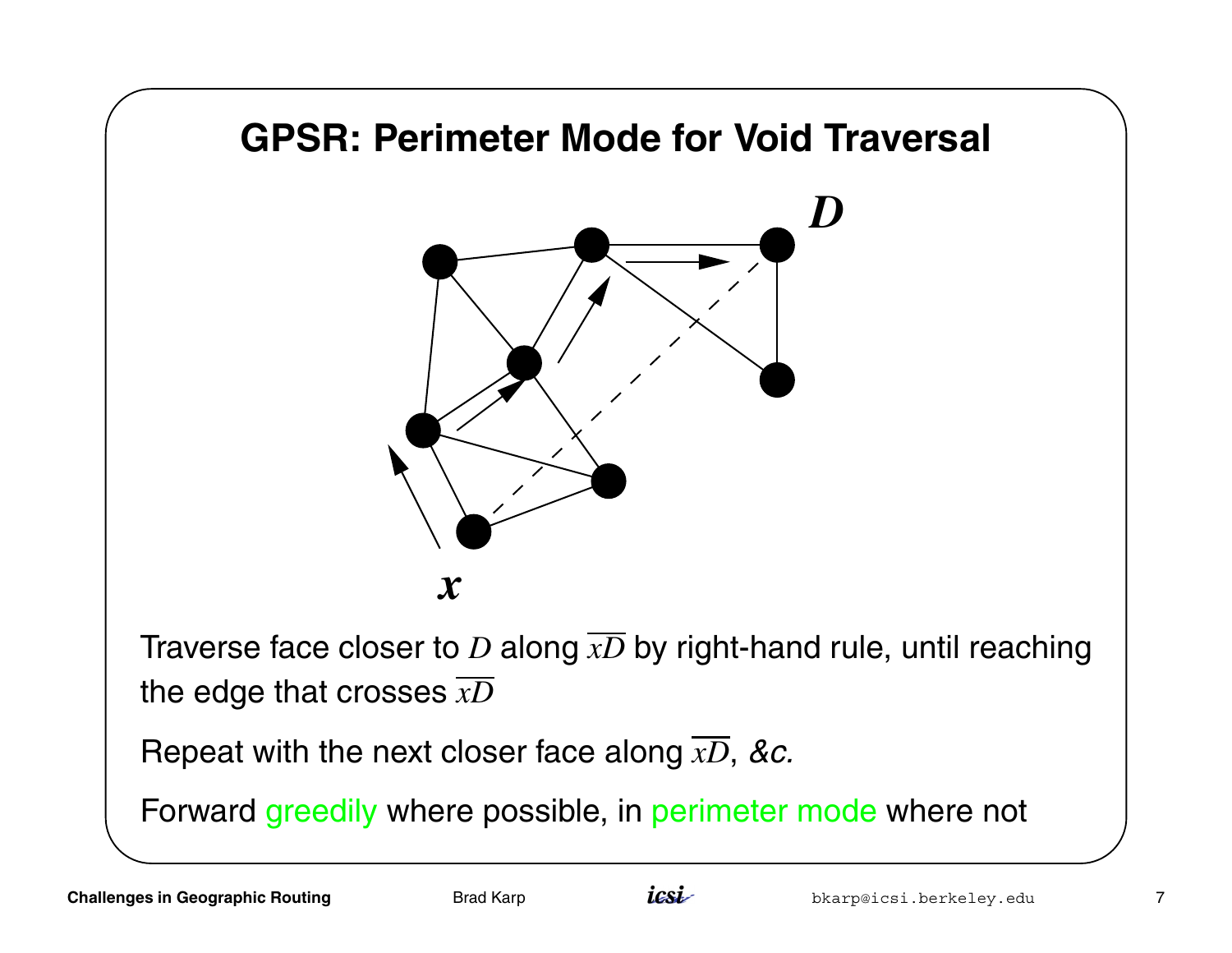## **Challenge: Sparse Networks**

Greedy forwarding approximates shortest paths closely on dense networks

Perimeter-mode forwarding detours around planar faces; not shortest-path

Greedy forwarding clearly robust against packet looping under mobility

Perimeter-mode forwarding less robust against packet looping on mobile networks; faces change dynamically

Perimeter mode really <sup>a</sup> recovery technique for greedy forwarding failure; greedy forwarding has more desirable properties

How does GPSR perform on sparser networks, where perimeter mode is used most often?

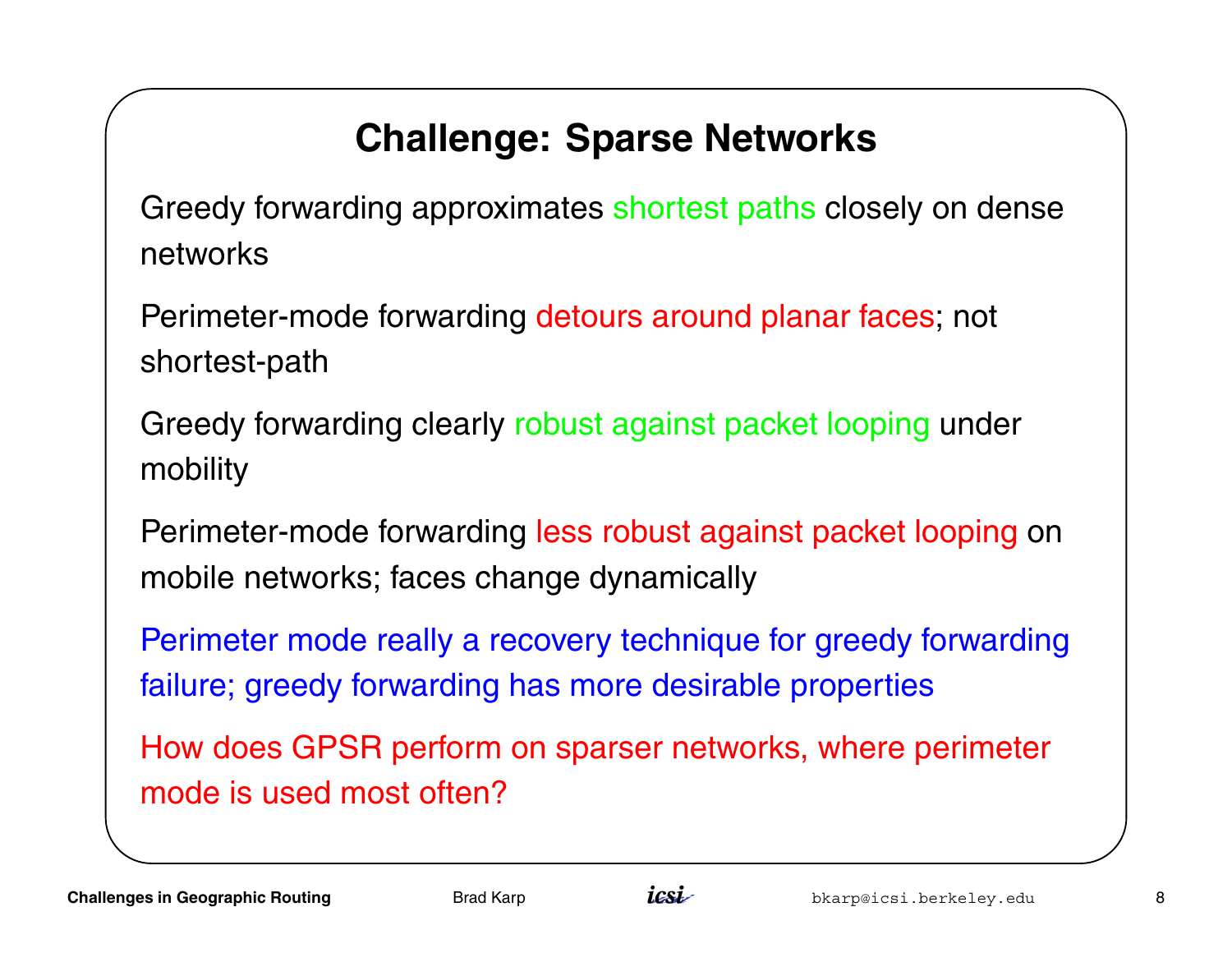### **Simulation Environment**

ns-2 with wireless extensions [Broch et al., 1998]: full 802.11 MAC, physical propagation; allows comparison of results

#### Topologies and Workloads:

| <b>Nodes</b> | Region                 | <b>Density</b>               | <b>CBR Flows</b> |
|--------------|------------------------|------------------------------|------------------|
| 50           | 1500 m $\times$ 300 m  | 1 node / 9000 m <sup>2</sup> | 30               |
| 200          | 3000 m $\times$ 600 m  | 1 node / 9000 m <sup>2</sup> | 30               |
| 50           | 1340 m $\times$ 1340 m | 1 node / 35912 $m^2$         | 30               |

#### Simulation Parameters:

| Pause Time: 0, 30, 60, 120 s                             | Motion Rate: [1, 20] m/s |  |
|----------------------------------------------------------|--------------------------|--|
| GPSR Beacon Interval: 1.5 s   Data Packet Size: 64 bytes |                          |  |
| <b>CBR Flow Rate: 2 Kbps</b>                             | Simulation Length: 900 s |  |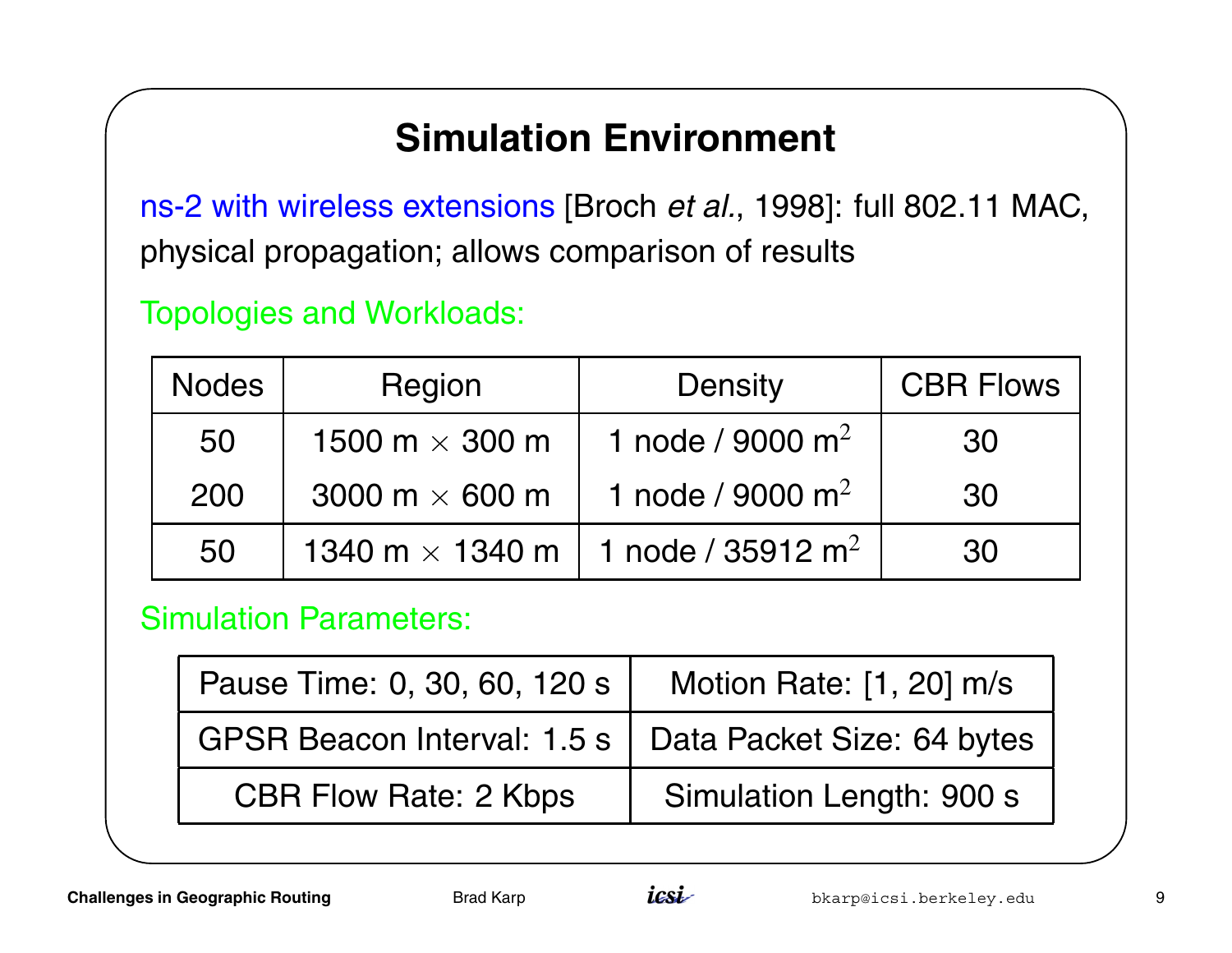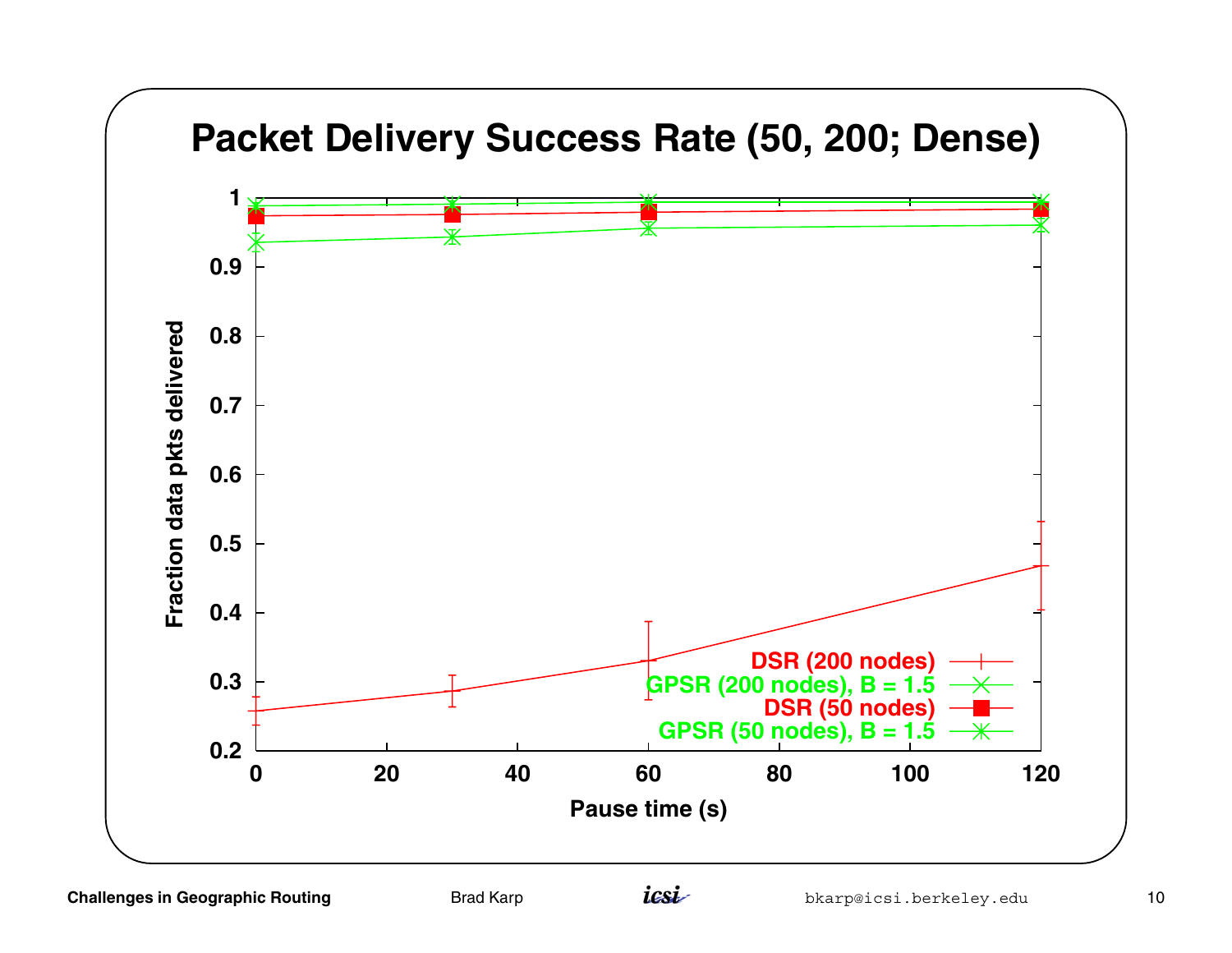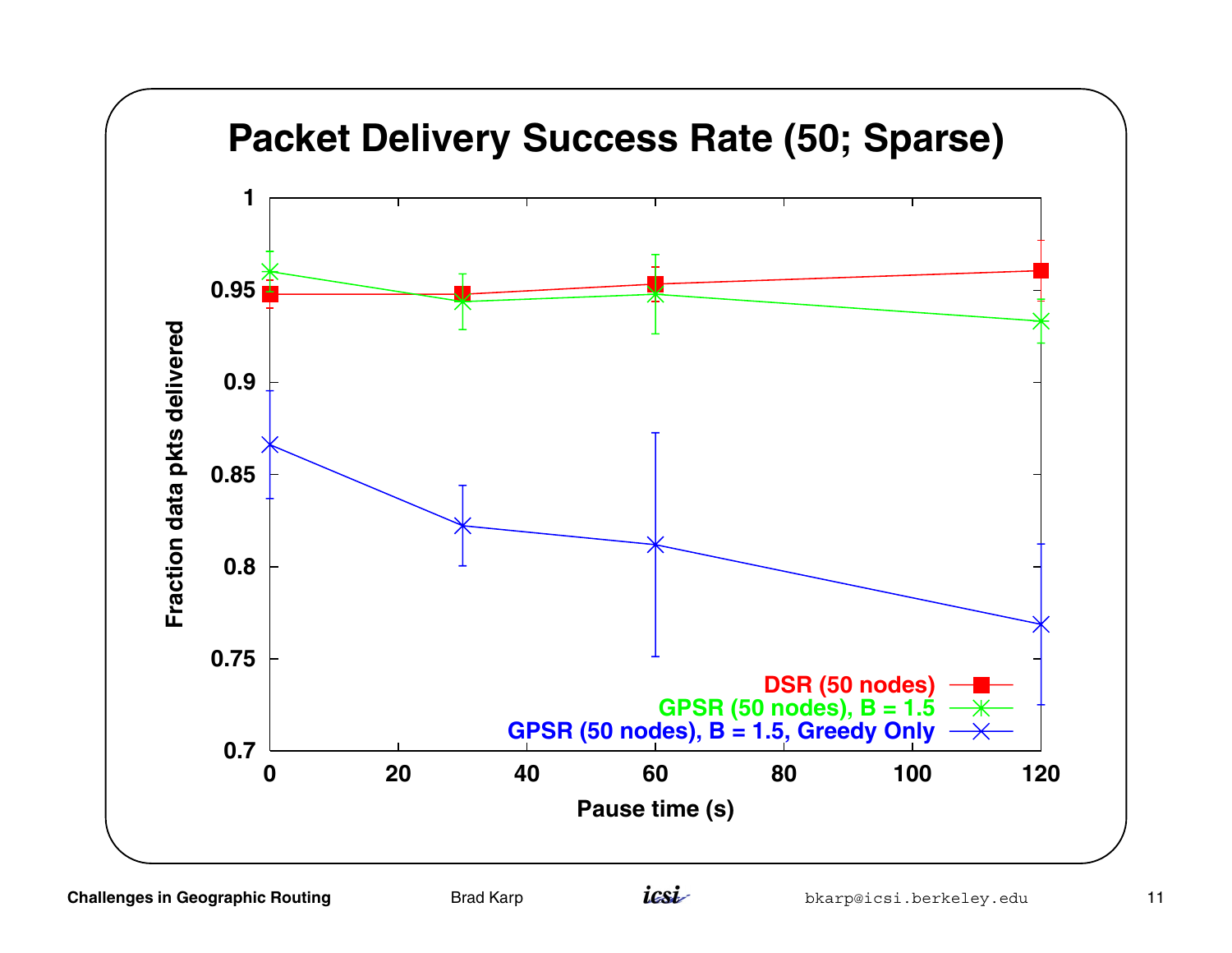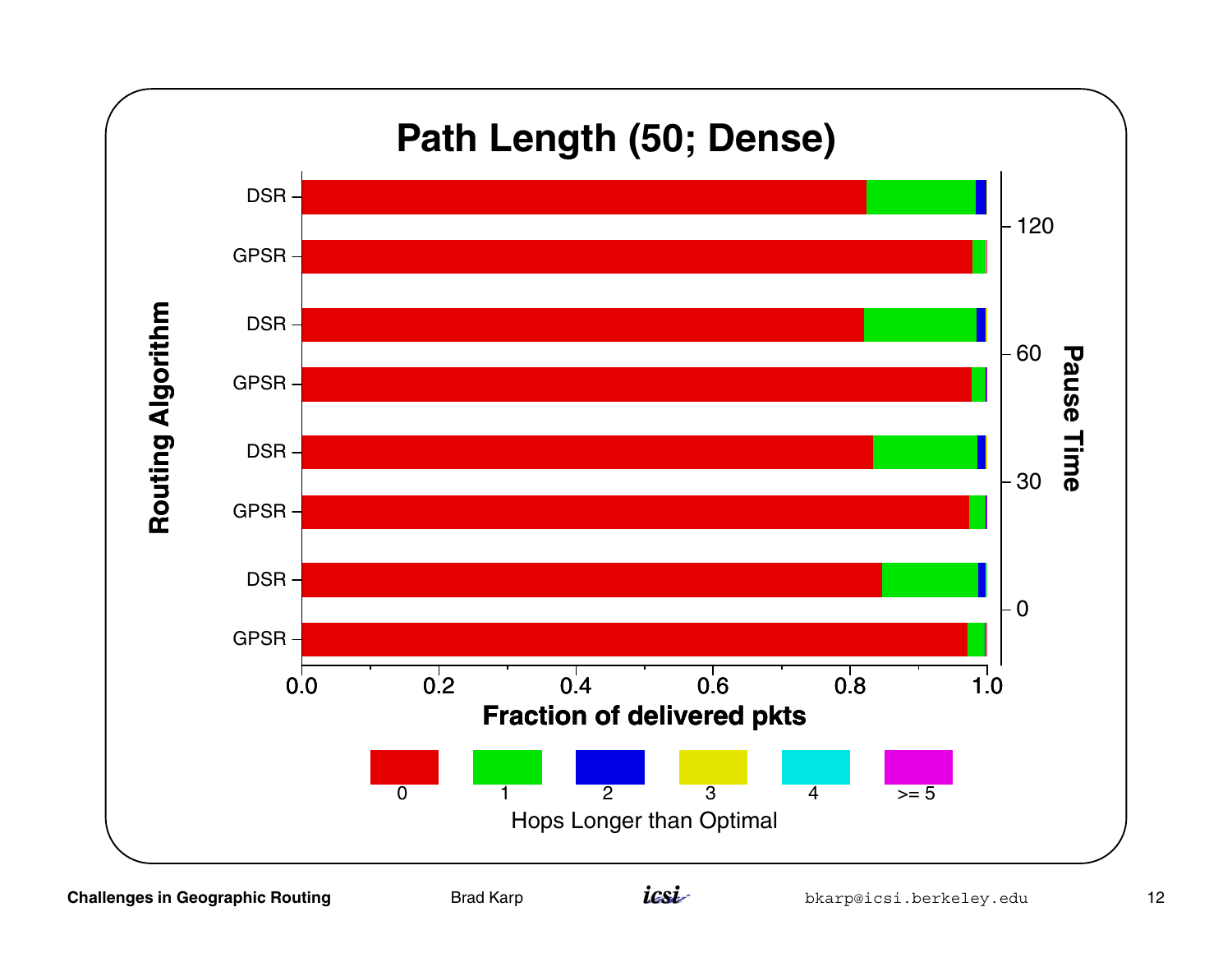

**Challenges in Geographic Routing <b>Example 2** Brad Karp **in the Signal Conduct Conduct** berkeley.edu 13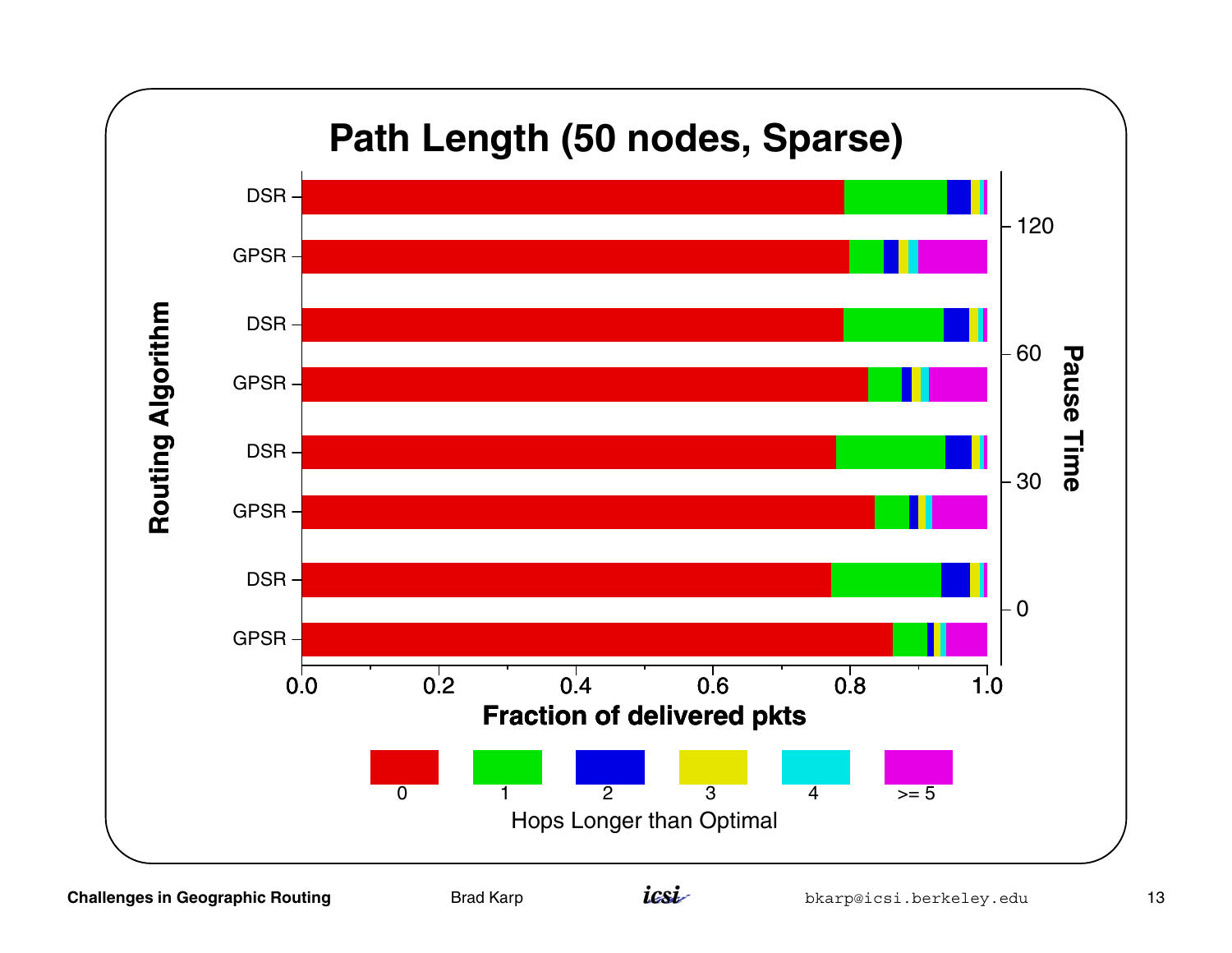# **Outline**

**Motivation** 

GPSR Overview

GPSR's Performance on Sparse Networks: Simulation Results

Planar Graphs and Radio Obstacles: Challenge and Approaches

Geographic Traffic Provisioning and Engineering

**Conclusions** 

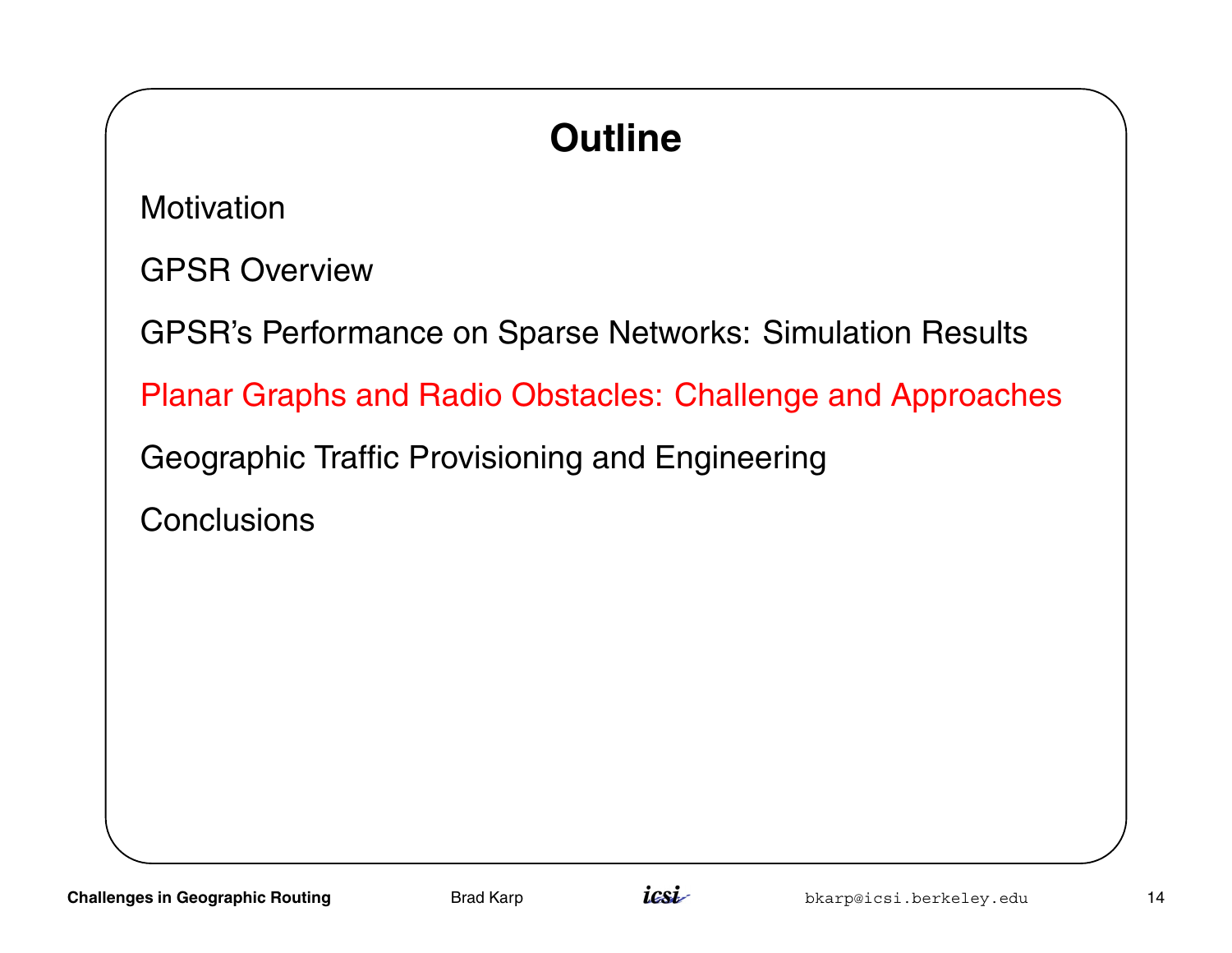### **Network Graph Planarization**

Relative Neighborhood Graph (RNG) [Toussaint, '80] and Gabriel Graph (GG) [Gabriel, '69] are long-known planar graphs

Assume an edge exists between any pair of nodes separated by less than a threshold distance *(i.e.,* the nominal radio range)

RNG and GG can be constructed using only neighbors' positions, and both contain the Euclidean MST!

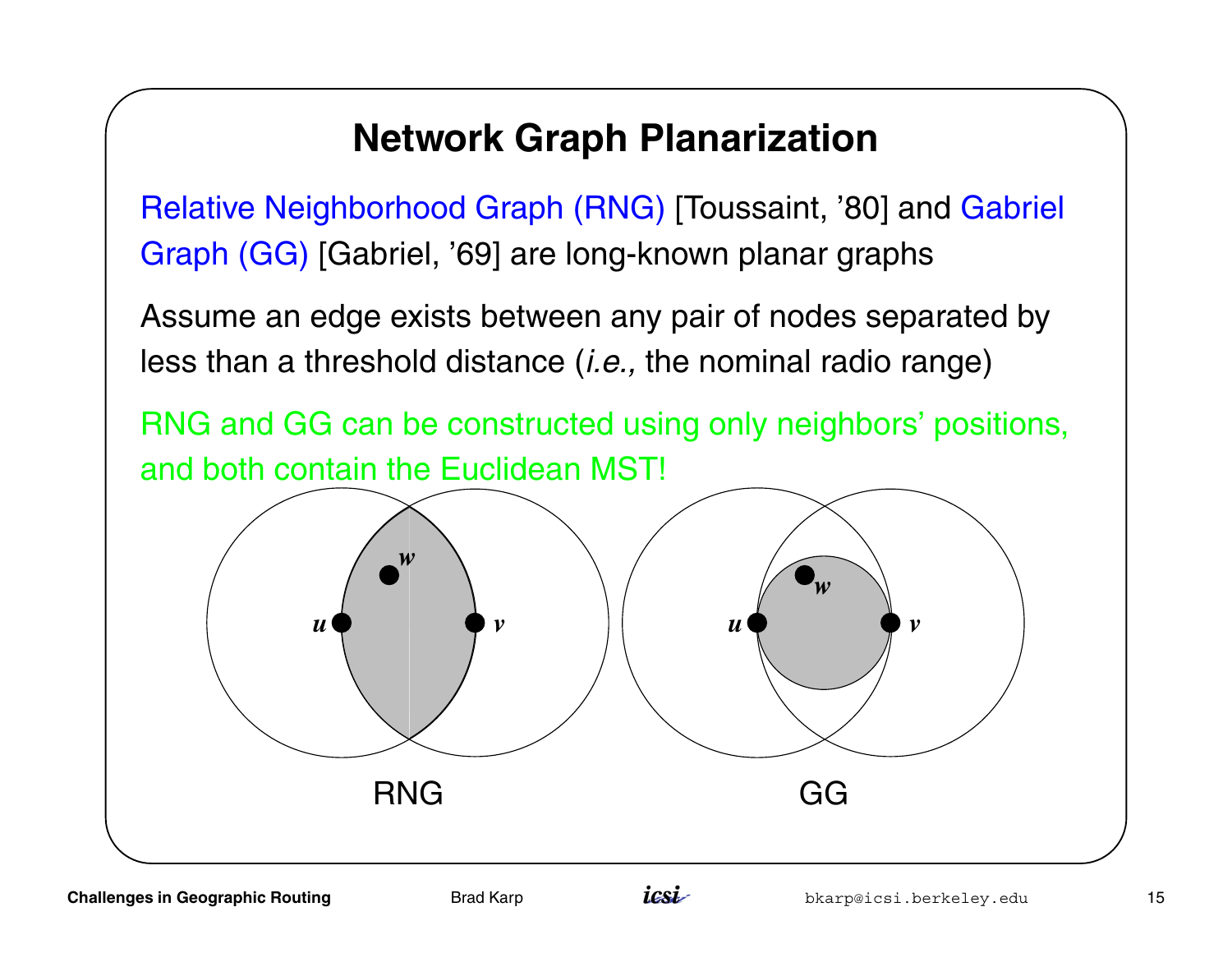### **Planarized Graphs: Example**

200 nodes, placed uniformly at random on <sup>a</sup> 2000-by-2000-meter region; radio range 250 meters



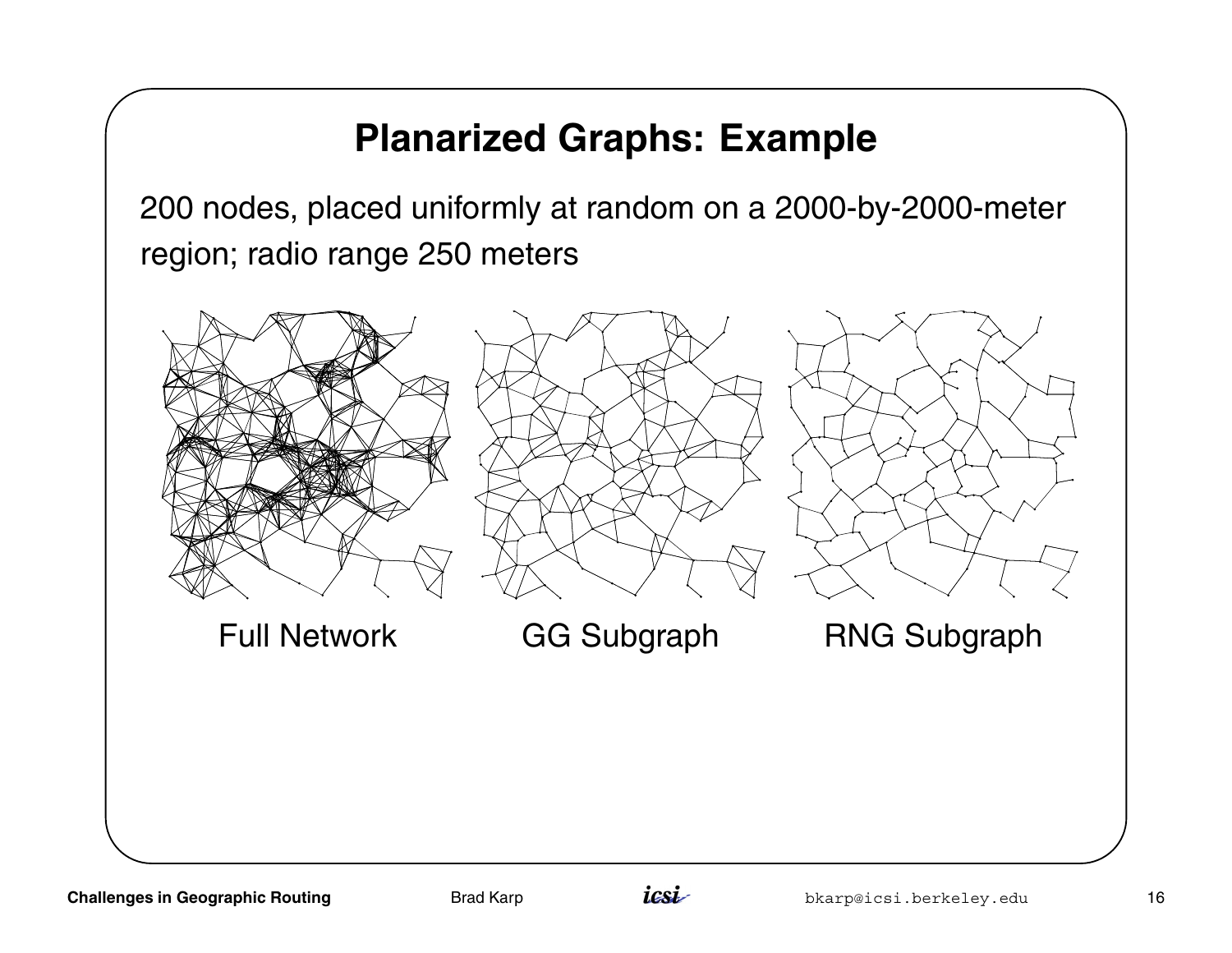## **Challenge: Radio-Opaque Obstacles and Planarization**

Obstacles violate assumption that neighbors determined purely by distance:



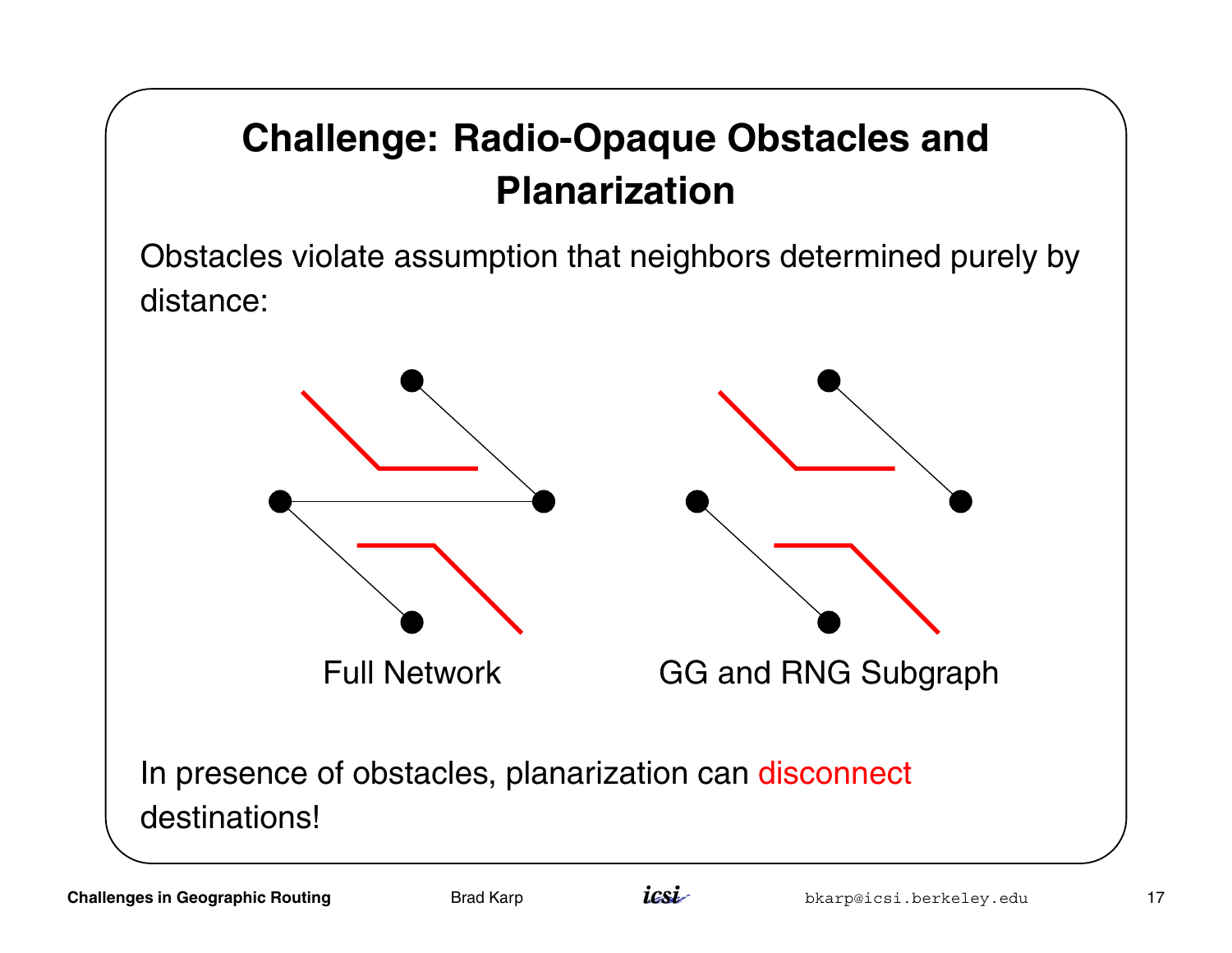## **Coping with Obstacles**

Eliminate edges only in presence of mutual witnesses; edge endpoints must agree



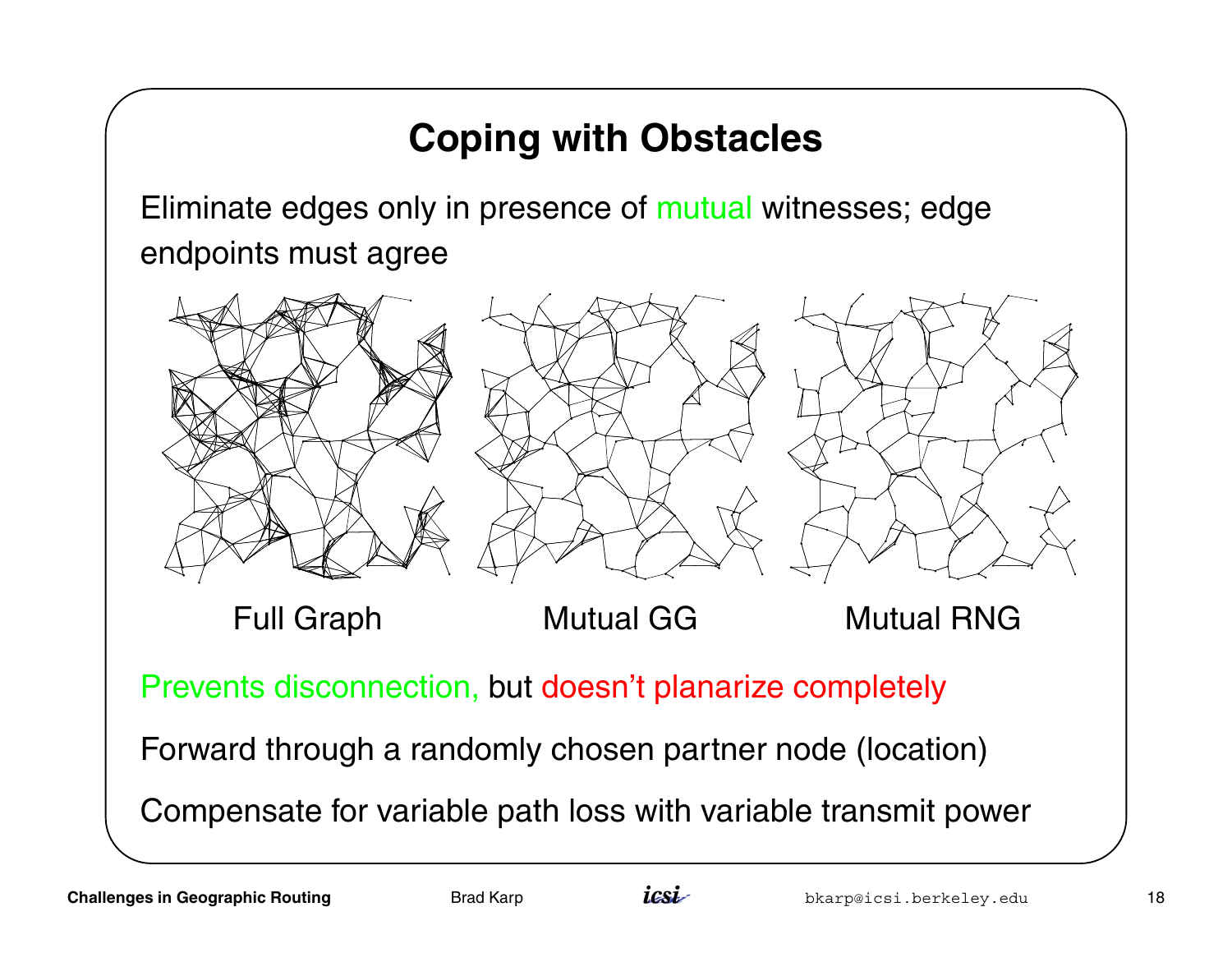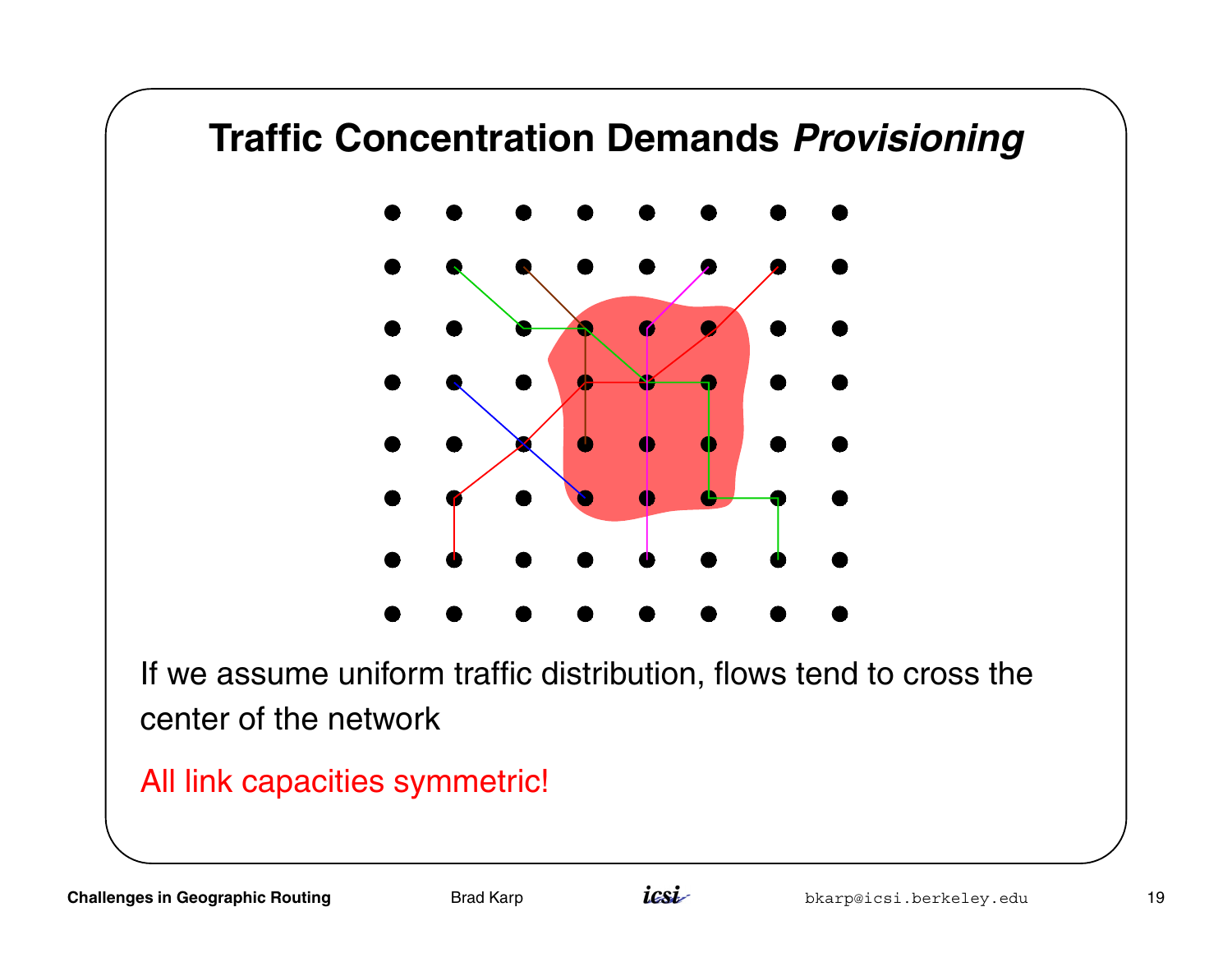